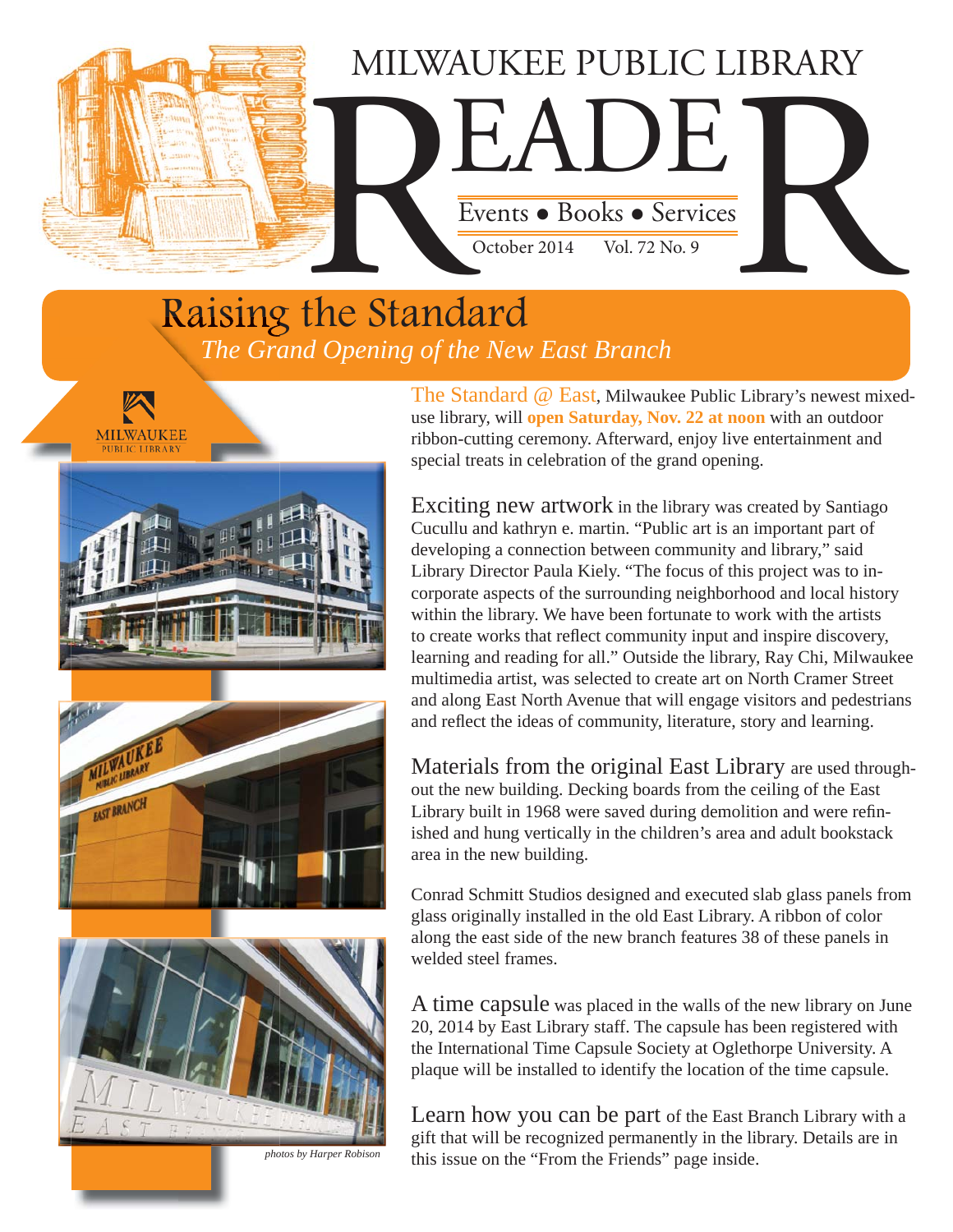### FROM THE





On the cover of this issue of the Reader, you read about our plans for the opening of the new East Branch. We're looking forward to a very special day and hope you'll be able to join us as we unveil the latest of our mixed-use facilities on the east side.

We've also added a new page to our website on Library Development. Just click on About > Library Development to read about the plans for Capitol, Forest Home, Martin Luther King and Mill Road Libraries. These branches will also be renovated into mixed-use facilities which will help the city continue to improve library service and save ongoing operating costs, while anchoring catalytic community development projects for each of the neighborhoods and business districts in which the projects are located. We've also begun discussions on the renovation of Tippecanoe Library. You can read about that on their location page on the website.

The Milwaukee Public Library has long enjoyed the loyalty and support of Milwaukee's citizens in our neighborhoods. We know the value placed on having services and resources close to home. By exploring options of mixed-use facilities like the Villard Square Branch, we hope to continue providing this vital neighborhood service to the people of Milwaukee while being fiscally responsible with the support we receive through tax dollars.

As libraries continue to adapt materials and services to the electronic age, we're actually finding more support as our neighbors come to the community meetings we're holding to discuss the changes in store for their library. They use the resources we provide, but more than that, they value the one-onone service they receive from our staff, the facility that brings their neighborhood together, the literary oasis their library provides in a world that operates in the fast lane.

Please watch for opportunities to attend the community meetings coming up as we continue development of our neighborhood libraries. We'd love to hear from you!

Jula )

# Graceful Lines, Lives and Love

Schomer Lichtner and Ruth Grotenrath were united both in matrimony and in their commitment to art. They started out painting in the social-realist style of the 1920s and 1930s but soon developed individual styles that became signatures for each of them: Schomer's cows and ballerinas and Ruth's still-lifes and interiors. **On Saturday, Oct. 18, from 2-4 p.m.** in Central Library's Richard E. and Lucile Krug Rare Books Room, Graeme Reid, Assistant Director of the Museum of Wisconsin Art, will examine how art was woven into their everyday lives as individuals and soul mates. Some of their original drawings and limited edition illustrated books from the Krug Rare Books Room will be on display.





**Vision:** The Milwaukee Public Library is an anchor institution that helps build healthy families and vibrant neighborhoods – the foundation of a strong Milwaukee. **Mission:** Inspiration starts here – we help people read, learn, and connect.

Library Director ............................................................ Paula A. Kiely Board of Trustees .......................................................... John Gurda, president; Michele Bria, vice president; Supv. Theodore Lipscomb, financial secretary; Denise Callaway; Ald. Milele Coggs; Sharon Cook; Ald. Ashanti Hamilton; Ald. Nik Kovac; Chris Layden; Joan Prince; Dir. Mark Sain MPL Foundation Board of Directors President ............ Arthur Harrington Friends of the Milwaukee Public Library President .... Marsha Huff

The Reader is published ten times per year by the Milwaukee Public Library to celebrate reading and share news about books, library services and events. The Reader is mailed to members of the Friends of the Milwaukee Public Library, distributed free at library locations and available at www.mpl.org. Call (414) 286-3572 or send

an e-mail with questions or comments to mailbox@mpl.org **MILWAUKEE**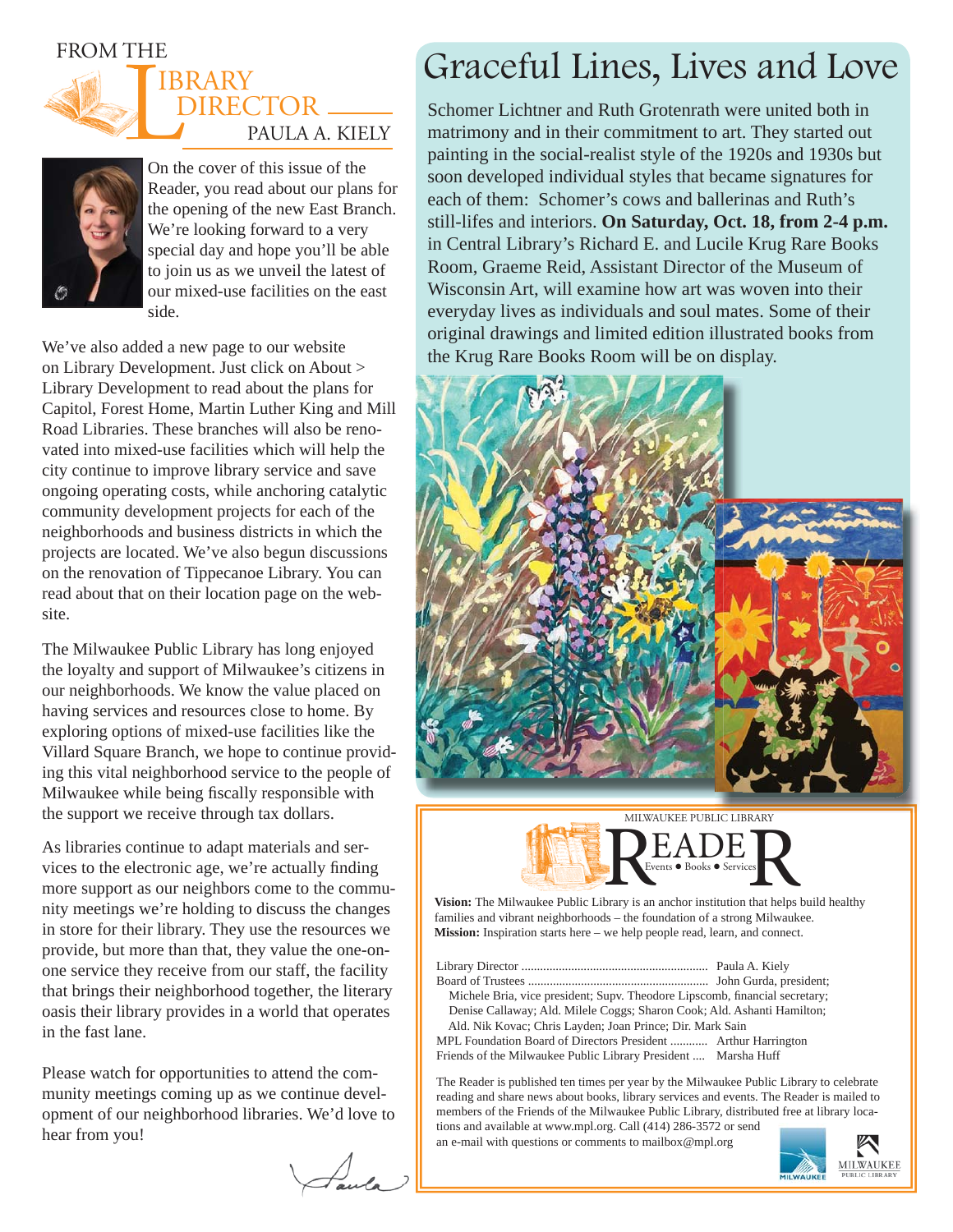

Super Donor \$2500

Literacy Champion \$5,000 ding Hero \$1000 Learning

**DONATE TODAY** 

## Be a Part of the New East Branch Library

Invest today to make the NEW East Branch Library inspirational.

The library will truly be a learning campus and a spark to additional revitalization within the Eastside community. The investment you make today will provide a lasting return for many years to come.

Show your support! Patrons will read about your legacy gift on the donor recognition mural for gifts of \$100 or more.

Call the Foundation at 414.286.3784 for more information or donate online at www.mpl.org/support/foundation/eastbranch.php

## Make Miracles Happen

Miracle on Canal Street is Potawatomi Hotel & Casino's signature community program that raises funds for children's charities – and the Milwaukee Public Library is in the running to be a beneficiary.

Miracle has raised more than \$13.6 million for hundreds of area children's charities. The program began as a way to carry on the Potawatomi tradition of nurturing younger generations so they grow to lead healthy, productive lives.

Half of each \$3 Miracle Bingo game purchased goes to the Miracle fund, which totaled more than \$1 million last year! Give the gift of a promising future by playing the Miracle Bingo game now through December 11. Visit paysbig.com/miracle to learn more.

# Award Celebration October 23, 2014

Benjamin Franklin<br>
Award Celebration<br>
October 23, 2014<br>
Don't forget to purchase<br>
your tickets for the<br>
Benjamin Franklin Award<br>
Celebration honoring<br>
Dr. Mary Kellner and the<br>
Faye McBeath Foundation.<br>
Proceeds from this Don't forget to purchase your tickets for the Benjamin Franklin Award Celebration honoring Dr. Mary Kellner and the Faye McBeath Foundation.

Proceeds from this event strengthen the resources of the Milwaukee Public Library Foundation, enabling it to support and enhance the library collections, technology, programming and facilities.

For reservations, please call (414) 286-3784, or email foundation@mpl.org.

### **Make a Difference for Your Library**

The Friends of the Milwaukee Public Library advocate for libraries, literacy, and lifelong learning through annual memberships. To join the Friends or renew your membership, please visit www.mpl.org and click on "Support the Library" or call (414) 286-8720.

Tours of historic Central Library are free and open to the public Saturdays at 1:30 p.m. To schedule a special tour or to learn about becoming a tour guide, please call (414) 286-TOUR.



**Holiday Sale:** Saturday, Nov. 22, 9 a.m.-4 p.m. Central Library, 814 W. Wisconsin Ave., Meeting Room 1

Featuring a large selection of used books, books on tape, magazines, comics, sheet music, children's books and more. All proceeds from this sale benefit the Milwaukee Public Library. Friends members may enter sales 30 minutes before the public with current membership card. Please use the Eighth Street entrance and present your card.

**There will be a 1/2 price sale in the Bookseller Used Book Store during the Holiday Sale.**

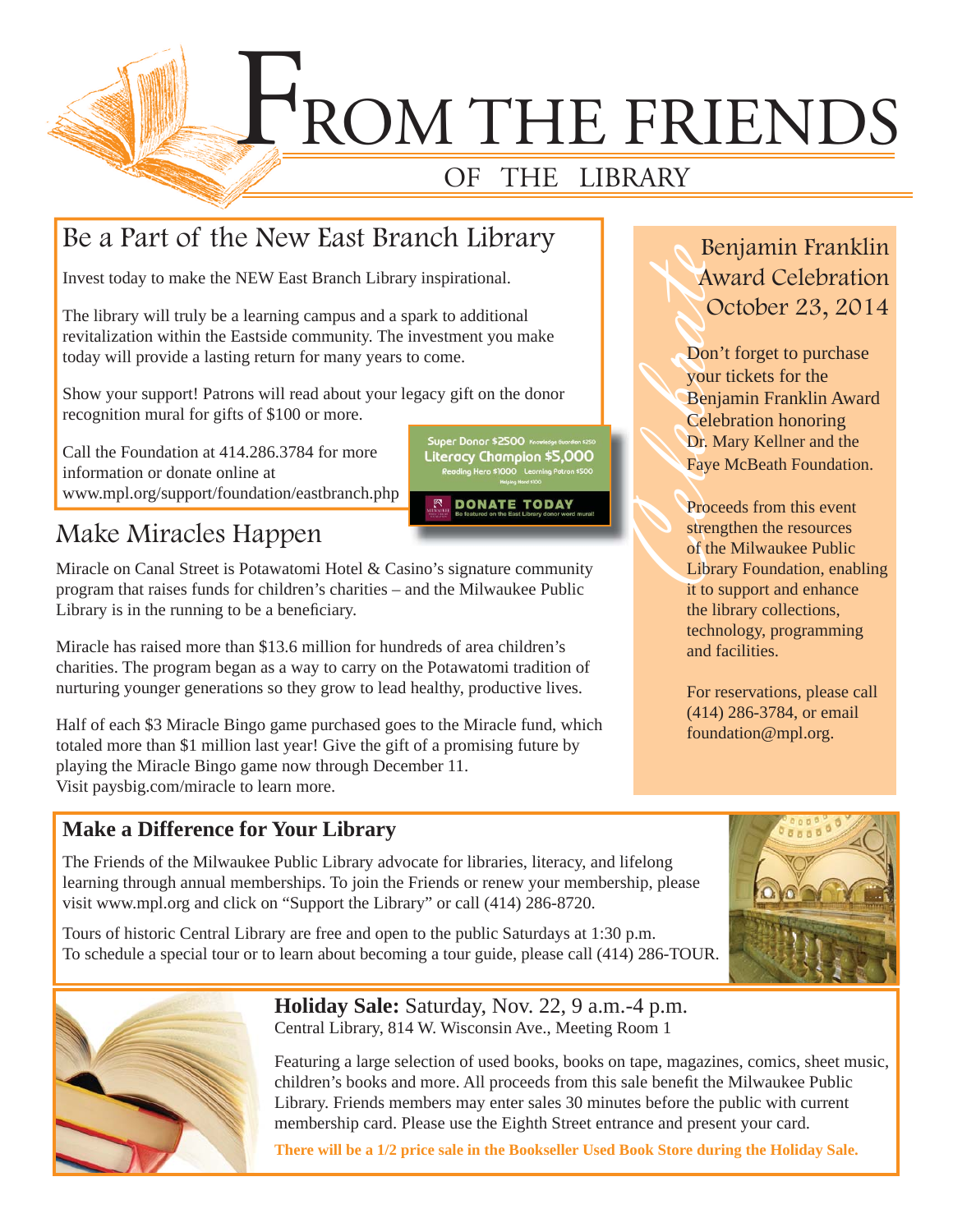

### **[The Romanov Sisters: The Lost Lives of the Daughters](https://encore.mcfls.org/iii/encore/record/C__Rb3746203)**



**of Nicholas and Alexandra** by Helen **o** Rappaport. 947.083 R221R. 2014. R The daughters of Tsar Nicholas were the darlings of Imperial Russia, perhaps the first of the constantly watched and discussed " Celebrity Royals." During their lives they C were collectively known as OTMA, but in Rappaport's deft hands, the girls are brought R

to life as unique individuals. Each speaks for herself through highly personal diaries and letters never before available.

**The Opposite of Loneliness** by Marina Keegan. 818.609 K262. 2014. K



This is a poignant collection of essays and T stories written by a young woman who died too young and with so much promise. The stories and essays cover a range of topics including long-lost love, long-distance i romance, the sentimentality felt for a first car, following your own path, and under-

standing how much you are loved.

### **Casebook** by Mona Simpson. Fiction. 2014.



Miles wants to find out what is happening with his parents so he begins to snoop, i eavesdrop and spy on his mother along with e [his best friend Hector. His parents do divorce](https://encore.mcfls.org/iii/encore/record/C__Rb3732025)  h and his mother starts to date a man who he comes to like, but does not thoroughly trust. What he finds out may be too much for him to handle. t

**Midnight Crossroad** by Charlaine Harris. Science Fiction.



2014 2 Fans of the Sookie Stackhouse series will F enjoy this first book in a planned trilogy. The few residents of Midnight, Texas have all chosen this dilapidated small town for its size and its quietness. The townspeople, including a witch, a reverend, a vampire,

and a psychic, join forces to solve a murder, [resulting in an enjoyable mystery/romance with a dash of](https://encore.mcfls.org/iii/encore/record/C__Rb3712210)  the paranormal.

### **Cooking Light Global Kitchen: The World's Most**



**Delicious Food Made Easy** by David **D** Joachim. 641.59 J622. 2014. J If you are an enthusiast of exotic cuisine I but feel intimidated by the complexity b of its preparation, you'll find a variety of authentic and intriguing recipes in this a refreshingly accessible cookbook filled

[with vibrant photographs, clearly illustrated techniques, and](https://encore.mcfls.org/iii/encore/record/C__Rb3732396)  insights into world food cultures.

### **Next Life Might Be Kinder** by Howard Norman. Fiction.



Sam and Elizabeth are young newlyweds exploring all of life's possibilities. After Elizabeth's sudden murder, Sam is forced E to explore all of grief's possibilities. In his shock and desolation he moves to a seaside cottage where he is delighted to discover that in the evenings he can visit with his dead

wife as she arranges books on the beach.

### **Take This Man: A Memoir** by Brando Skyhorse. 92



S6293. 2014. S Maria Ulloa creates a false identity and M storyline for her young son Brando, telling him he is the son of the infamous political h activist Paul Skyhorse. His actual father was thrown out of the house when Brando was just three years old. Maria has a series of five "marriages" and in each one, Brando

searches to find a father figure.

**Booty Bones** by Carolyn Haines. Mystery. 2014.



PI Sarah Booth Delaney is on vacation with her fiancé, film actor Graf Milieu. They've come to Dauphin Island, Alabama to work on wedding plans while he recovers from a gunshot wound. Preoccupied with his physical therapy, Graf becomes emotionally distant. When asked to investigate a murder, [Sarah conducts an investigation while trying](https://encore.mcfls.org/iii/encore/record/C__Rb3740211)  S

to reconnect with Graf.

*Contributed by Mill Road Librarians Amy Finn, Enid Gruszka and Tricia Schriefer, and Neighborhood Library Services Assistant Charles Reaves.*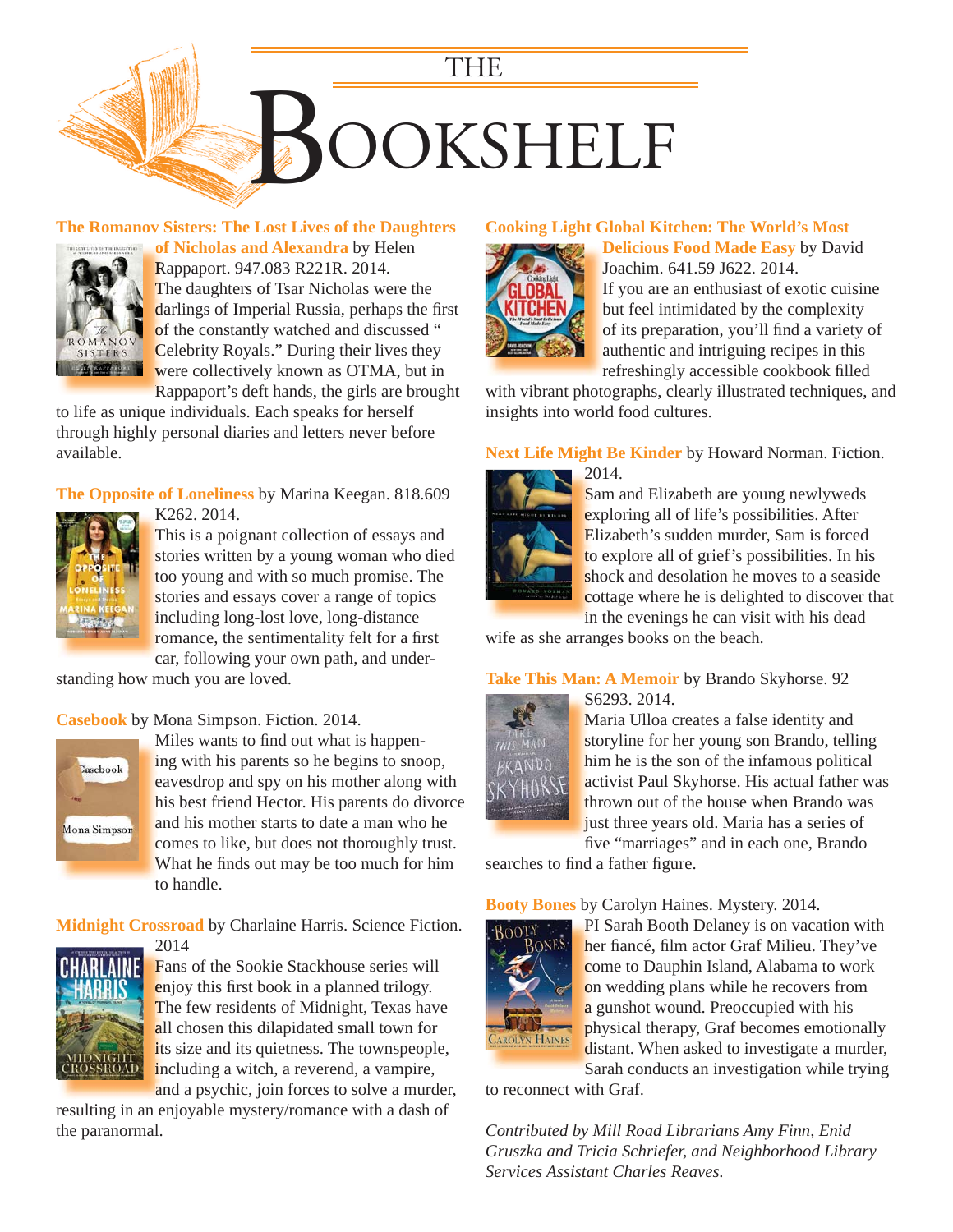# HILDREN'S ROOM

# Teen Read Week - Turn Dreams into Reality

Milwaukee Public Library is dedicated to assisting teens in their pursuit of making dreams come true. The Teen Advisory Board, comprised of middle school and high school students from all over the city, plans programs and events like the annual Manga Drawing Contest (October 1-31) to inspire the next generation of artists. Online services such as Brainfuse (available through www.mpl.org) offer access to tutors who are available to assist with any school topic or test prep. Our knowledgeable, friendly and enthusiastic

**ABSOLUTE** 

### **[77 Things You Absolutely Have to Do Before You](https://encore.mcfls.org/iii/encore/record/C__Rb3734326)  Finish College** by Halley Bondy. 378.198 B715. (Age 15 & up)

This simple guide is full of tips on how to navigate life in college while keeping to a budget.

### **Pointe** by Brandy Colbert.

FIC COLBERT. (Age 14 & up)

Theo has dreamed of becoming a professional ballet dancer her whole life, but after her best friend Donovan is brought home after being abducted, she must [decide if she will reveal the truth about his abductor.](https://encore.mcfls.org/iii/encore/record/C__Rb3738484) 





#### **Fat Boy vs the Cheerleaders** by Geoff Herbach. FIC HERBACH. (Age 14 & up)

Gabe Johnson, an overweight band geek, declares war on the high school cheerleading team when they [take over the soda vending machine funds which used](https://encore.mcfls.org/iii/encore/record/C__Rb3740890)  to belong to the pep band.

### **1 Year, 100 Pounds: My Journey to a Better, Happier Life** by Whitney Holcombe. 613.25 H725. (Age 12 & up)

Read about Whitney Holcombe's struggle with [weight loss and how she overcame it to lose 100](https://encore.mcfls.org/iii/encore/record/C__Rb3712223) 





pounds in one year.

**Breathe, Annie, Breathe** by Miranda Kenneally. FIC KENNEAL. (Age 12 & up)

After Annie's boyfriend passes away before he can fulfill his dream of running a marathon, she decides [to complete it in his memory, even though she loathes](https://encore.mcfls.org/iii/encore/record/C__Rb3757100)  running.

### **Relish: My Life in the Kitchen** by Lucy Knisley. GRPH KNISLEY. (Age 12 & up)

Lucy Knisley, the daughter of a chef and a gourmet, is a talented young cartoonist who tells the story of [her life and the lessons she's learned about food and](https://encore.mcfls.org/iii/encore/record/C__Rb3658374)  cooking along the way.



library staff is ready to help you navigate library resources and give suggestions on new books to explore. Get a head start on making your big

ideas happen by reading one of the titles below.





**Evil Librarian** by Michelle Knudsen. FIC KNUDSEN. (Age 15 & up) Cyn's best friend Annie has a crush on the new school librarian. But Mr. Gabriel is a demon sent to [gather life force from an unsuspecting student body.](https://encore.mcfls.org/iii/encore/record/C__Rb3766346)  Immune to his influence, Cyn sets out to stop the forces of evil in this hilariously dark horror comedy.

### **100 Sideways Miles** by Andrew Smith. FIC SMITH. (Age 12 & up).

While struggling with epilepsy, Finn Easton lives under the shadow of "Literary Finn," the main character of his father's popular novel. Through the influence of a new girl in his life, his charismatic [best friend, and an epic road trip, Finn may be able to](https://encore.mcfls.org/iii/encore/record/C__Rb3771552)  show the world who he *really* is.





**Sway** by Kat Spears. FIC SPEARS. (Age 15 & up) [Sway is the guy who can get you anything you want:](https://encore.mcfls.org/iii/encore/record/C__Rb3770190)  kegs, fake IDs, test answers, dates. He takes risks because after the suicide of his mother, Sway just doesn't care. But when a rich football star hires Sway to woo the lovely Bridget for him, Sway begins to think maybe he does care about something after all.

### **The Shadow Hero** by Gene Luen Yang, illustrated by Sonny Liew. GRPH YANG. (Age 12 & up) Hank, the son of Chinese Immigrant parents, becomes an unwitting super hero to fulfill his [mother's dreams in this new origin story of the Green](https://encore.mcfls.org/iii/encore/record/C__Rb3750978)  Turtle, written by Printz Award-winning author Gene Luen Yang.



### **Fiendish** by Brenna Yovanoff. FIC YOVANOF.



Buried alive in a root cellar for ten years because of [her magical powers, Clementine reemerges desperate](https://encore.mcfls.org/iii/encore/record/C__Rb3762341)  to find out who trapped her and why - the boy who dug her out may actually be the one to blame. Amidst their growing (and dangerous) attraction, both are caught up in a feud between the normal townspeople

and magic users.

(Age 12 & up)